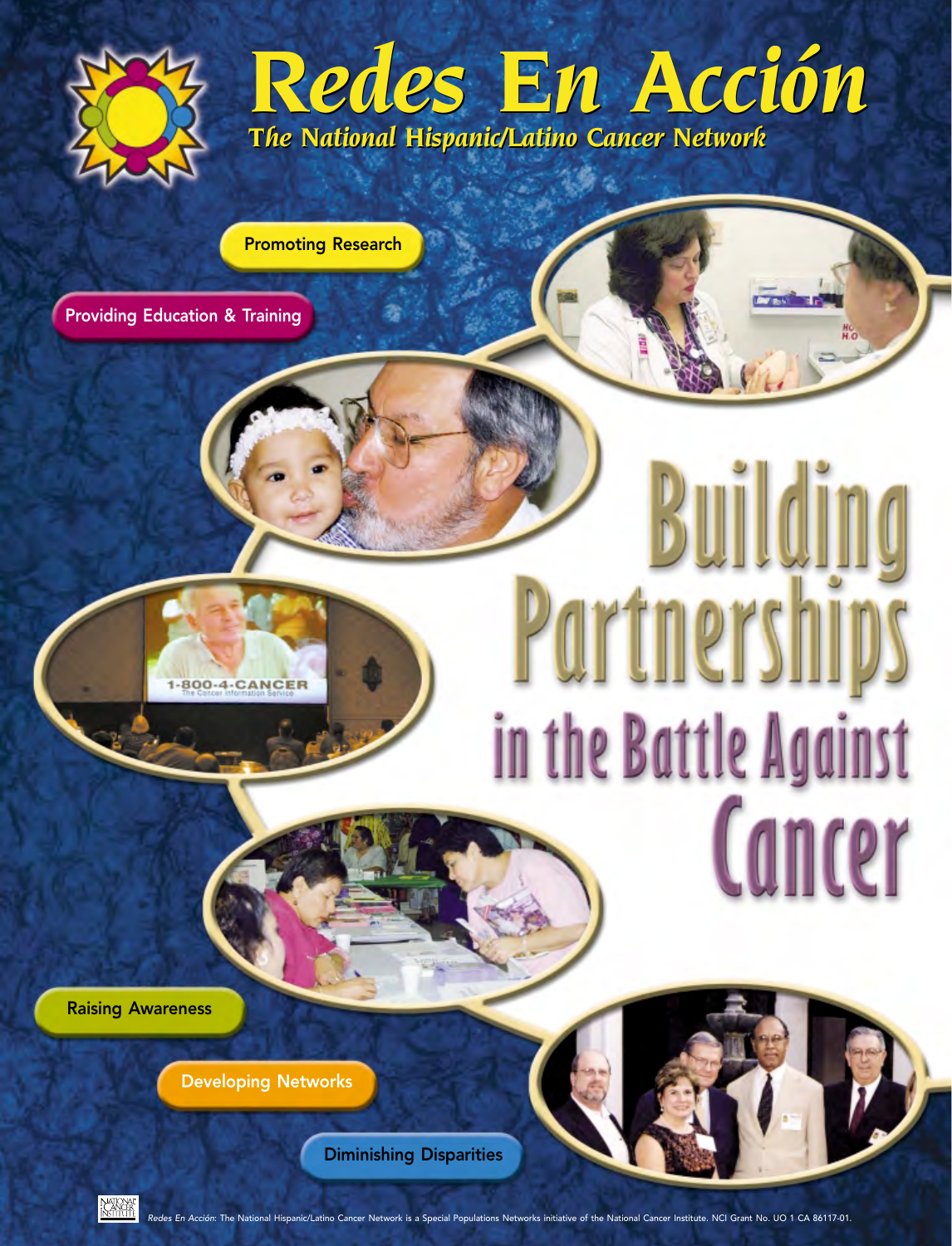

### Deborah Parra-Medina, PhD

Arnold School of Public Health University of South Carolina, Columbia, South Carolina *Southeast Region*

Pilot Study: South Carolina Partnership for Cancer Prevention

Purpose: To build a partnership with community members and professionals to share resources and information about the Latino community; to explore attitudes and behaviors around cervical cancer and detection among Latinas; and to assess availability of culturally competent cervical cancer programs and resources for Latinas in South Carolina

Methods: This community-based participatory research project included the Latino community and health professionals in a twofold partnership: 1) develop and implement research

protocols and 2) analyze qualitative data from focus groups and quantitative data from cultural competency survey of health care providers.

Results to date: Results indicate a need to educate Latinas about cancer prevention and early detection as well as how to identify, access and appropriately utilize health care resources. Results also indicate that health care professionals in South Carolina lack the capacity to serve Latinos in culturally competent or linguistically appropriate manner. As a direct result of our activities, the state's breast and cervical cancer early detection program now includes Latinas as a target community and has dedicated resources to serve this community (e.g., hiring

quantitative approach. The qualitative approach will confirm/generate the components of the proposed theoretical model, and the quantitative approach will be used to validate the theoretical model

**Results to date:** Data collection has

Significance: Low-income Latinas who recently immigrated to the U.S. tend to have less access to health information than



Isabel C. Scarinci, PhD, MPH University of Alabama at Birmingham, Birmingham, Alabama *Southeast Region*

Pilot Study: Cervical Cancer Primary Prevention in Latina Immigrants

**Purpose:** To explore contextual variables associated with primary prevention of HPV infection/cervical cancer (i.e., sexual risk reduction) among low-income Latina immigrants

Methods: We are using a theory-based and culturally relevant qualitative and



### Pilot Study: Smoking Cessation for Spanish-Speaking

*Southwest Region*

Gregory A. Talavera, MD, MPH

San Diego State University, San Diego, California

Purpose: To test the efficacy of a culturally sensitive approach to smoking the *promotora* model combined with pharmacotherapy to self-help material and pharmacotherapy.

model.

in this population.

begun.

**Results to date:** Fifty participants have been recruited and randomized.

**Methods:** Randomized trial comparing

Martin Alberto Perez, PhD City of Hope National Medical Center, Duarte, California

Pilot Study: Coping and Quality of Life in Latino Cancer Patients

*Southwest Region*

Purpose: To examine how various coping styles influence the relationship between cancer beliefs and attitudes such as fatalism, and quality of life

cessation for Latinos using the *promotora*

Methods: This study adopts a crosssectional design, using previously

published questionnaires with established

reliability, validity and standardized Spanish versions. Results to date: We have recruited 70

percent of our proposed sample (n=70), and are beginning preliminary analyses of the data.

Significance: This is a qualityof-life study that aims to establish whether psychosocial interventions for Latino cancer patients should be tailored to cultural beliefs about cancer and its treatment. Because the study sample is comprised entirely of Latino cancer, data will be clinically meaningful and particularly useful for clinicians involved in the development of appropriate psychosocial programs for this population that aim to improve quality of life following diagnosis and treatment.

Significance: Because the program is delivered in Spanish and designed to address the needs of the Spanish-speaking community, it may provide a more culturally appropriate model of smoking cessation.

reproductive age.

high-income Latinas and those who have been in this country for many years. There is a need to explore potential variables that contribute to and/or hinder primary prevention of HPV infection/cervical cancer among low-income Latina immigrants from a

bilingual/bicultural outreach workers and providing cultural competency training to their providers). Key leaders in the Latino community are now active in statewide cancer

**Significance:** This project demonstrates how partnerships can address unmet community health needs. By bringing the community and providers to the table, the health care community has a better understanding of the gap between the needs of the Latino community and the resources available. This project empowered Latinos in South Carolina by providing a forum to voice their interests and concerns and make them an equal partner in the health care planning process.

control efforts.

theoretical perspective. Once we complete the proposed work, we expect to be well positioned to develop a culturally sensitive and theory-

reduction among Latina immigrants of



"My goal is to conduct collaborative community-based research with Latino communities. The *Redes En Acción* pilot project has afforded me the opportunity to develop relationships, build trust and create an infrastructure that will provide a solid foundation for future collaborative research projects with the Latino community."

*—Deborah Parra-Medina, PhD*



"*Redes En Acción* provided me with two great opportunities: training and research. The mentorship I have received through *Redes En Acción* as well as the funding for the pilot project have opened multiple doors in my career in terms of developing expertise in cancer prevention among Latinos. Most importantly, I have received encouragement and support to be a better researcher and have an impact on cancer control efforts among Latinos."

*—Isabel C. Scarinci, PhD, MPH*

driven intervention addressing sexual risk "The *Redes En Acción* pilot award has provided an opportunity to take one step closer to achieving my goal of becoming an independent researcher. *Redes En Acción* provides opportunity and encouragement in an academic world where little support is provided."

*—Gregory A. Talavera, MD, MPH*

"Involvement in *Redes En Acción* and this pilot project has allowed me an opportunity to build an independent research program that focuses on Latino cancer patients. This in turn has given me more visibility in my institution and has helped me demonstrate my ability to independently get federal funds for research. I am honored to be part of *Redes En Acción*."

*—Martin Alberto Perez, PhD*

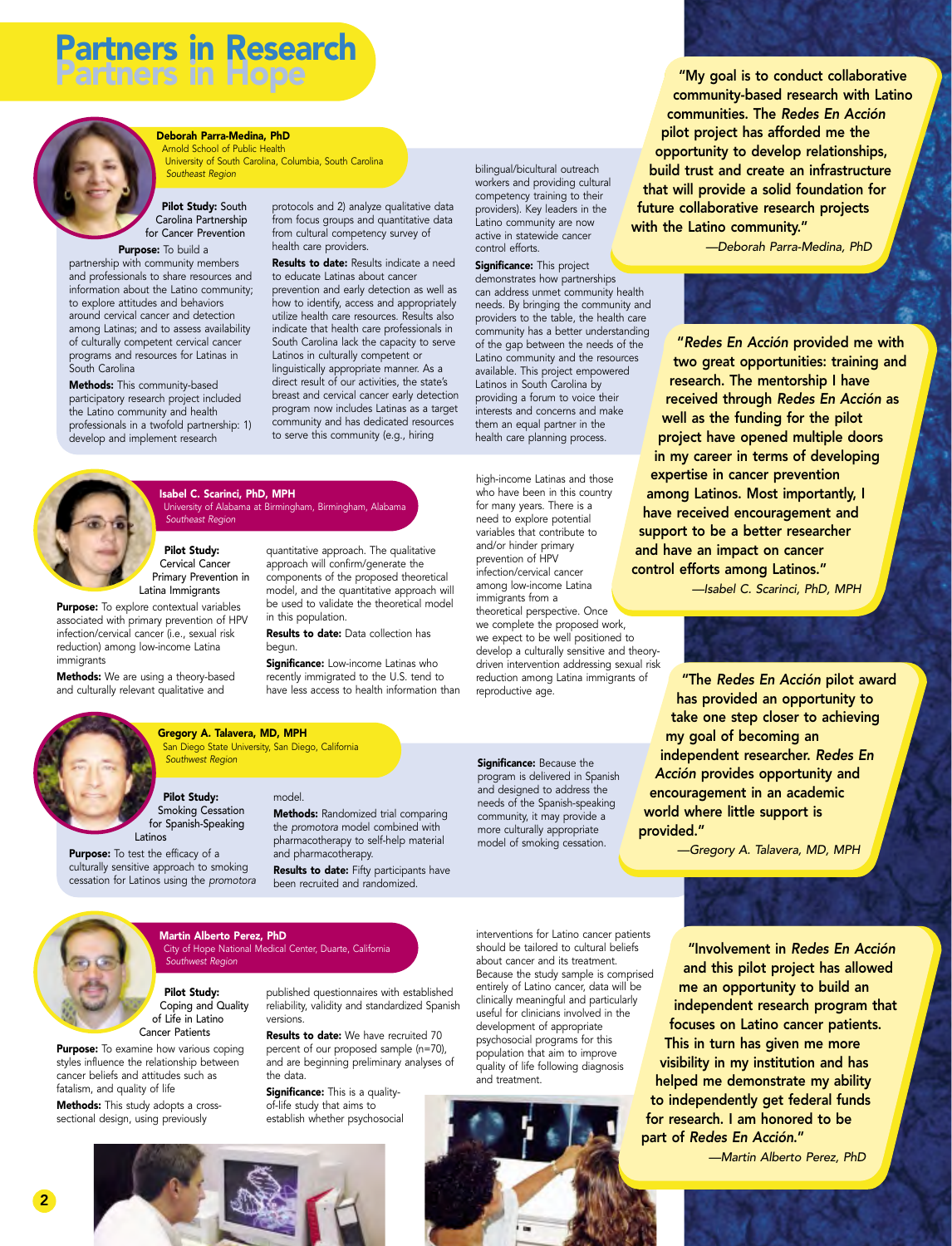

New Jersey Medical School, Newark, New Jersey *Northeast Region*

### Pilot Study: Improving Cancer Screening Among Hispanics/Latinos

Purpose: To increase knowledge and awareness about colorectal cancer screening, and to improve screening and early detection rates among Hispanics/Latinos

**Methods:** Conducting focus groups; designing and implementing a multicomponent educational module; administering a comprehensive survey to the target population at the screening sites; and analyzing the data with primary end points being the rate of FOBT test requested and returned by participants in both groups

Results to date: After conducting five focus groups, we have learned the following: Visits to each site are a more efficient way to schedule the focus groups. Scheduling flexibility is required particularly for sites that congregate during weekends, such as churches. Participant enablers such as meals are very welcomed. A tremendous interest exists at the community sites for health education and information regarding colorectal cancer. Community leaders are

interested in educating themselves in order to be prepared to answer questions about cancer. Transcription of focus group data will take place during this month.

Significance: To increase screening rates among Latinos, preconceived ideas about cancer need to be clarified. This project's goal is to improve education, knowledge and awareness about colorectal cancer, and to change the perception of the target population regarding this disease to help increase screening rates in the Hispanic/Latino community.

"*Redes En Acción* has given me the opportunity to develop my personal interest in cancer prevention and control for Latinos. It has provided the opportunity to network with brilliant researchers in this area... I have been able to grow intellectually in this arena, and develop a strong research agenda that includes the impact of cultural competence and health literacy to cancer specifically in the Latino population."

*—Ana Natale Pereira, MD*



A. Monica Yepes-Rios, MD, FACP San Diego State University and San Ysidro Health Center, San Diego, California *Southwest Region*

# population

Methods: In a cross-sectional survey design, 300 eligible patients who present for routine care at a large community health center will be invited to complete a self-administered survey on their knowledge, attitudes and



Pilot Study: Enhancing the Participation of Latinas in Breast Cancer Support Groups

*Northwest Region*

Screening: Identifying

Barriers to Screening in the Latino Population Purpose: To identify barriers to colorectal cancer screening in a low-income Latino

Purpose: To identify barriers and facilitators to participation in breast cancer support groups among Latinas with breast cancer, and to develop an intervention that will enhance participation in these types of groups. Methods: A cross-sectional telephone survey of 350 Latinas diagnosed with breast cancer in the past five years

Results to date: None **Significance:** An in-depth understanding of the barriers and facilitators to participation in breast cancer support

beliefs regarding colorectal cancer screening. Results to date: None

Significance: Latinos comprise a rapidly growing minority group that currently has the lowest rates of participation in colorectal cancer screening. This study aims to gain knowledge about and identify barriers to that participation in the Latino population.

groups among Latinas will assist development of an intervention to enhance their participation, leading to improvements in quality of life. The majority of breast cancer support groups are attended primarily by white, educated, middle- to upper-middle-class women; Latina women have not obtained equal benefit from these types of groups.

"I am very thankful for this outstanding opportunity for professional and personal growth. The *Redes En Acción* pilot project program provides invaluable resources and networking so that Latino investigators may pursue research in cancer and cancer prevention. By directing the focus of research towards the Latino population, *Redes En Acción* facilitates, encourages and promotes researchers to engage a population that often lags behind in health promotion and cancer prevention. The Latino community stands to gain tremendously..."

*—A. Monica Yepes-Rios, MD, FACP*

**Significance:** If found to be as reliable "It has been personally rewarding to be involved in a project with direct ties to the community and that seeks to increase support services to Latino families affected by cancer. The *Redes En Acción* pilot project program has provided seed money to initiate a program of research that is community-based and contributes in a meaningful way to alleviating the burden of cancer..."

*—Anna Nápoles-Springer, PhD*

"This *Redes En Acción* pilot project will allow me to further my interests in reducing differences in health care services and the overall health of different ethnic and gender groups."

*—Ana Maria Lopez, MD, MPH, FACP*

Pilot Study: The Ana Maria Lopez, MD, MPH, FACP *Southwest Region*

Feasibility of Telecolposcopy in a Gynecology Clinic

(WHI) – (Southwest Region)

decisions to participate in clinical trials.

*Seno* – (National Network Center)

been diagnosed with breast cancer.

Purpose: To determine if examinations for cervical cancer can be achieved by long-distance video

#### SURVEY RESEARCH Nationwide Key Opinion Leaders Survey (n = 624)

*Redes En Acción* researchers surveyed stakeholders in Latino communities across the country on cancer issues to develop a national Hispanic/Latino cancer agenda designed to help guide further research, training and awareness efforts.

#### Nationwide Hispanic Physicians Survey (n = 744) A nationwide survey was

conducted to compare knowledge, attitudes and behaviors regarding cancer education, screening and care between Hispanic/Latino and other physicians. Results are intended to help guide future directions in physician education materials and programs.

# Arizona Cancer Center, Tucson, Arizona

EXTRAMURAL RESEARCH (Regional) Factors Related to Recruitment of Latinas and Whites in Long-term Clinical Trials: Preliminary Results from the Women's Health Initiative

Purpose of this study is to identify factors related to recruitment of Latinas compared to Anglos in WHI. Findings may explain differences in dynamics affecting

San Francisco Bay Area Lung Cancer Study – (Northwest Region) This research is evaluating recruitment methods in a case-control lung cancer study among Latinos and African Americans. Results show that most effective recruitment resulted from community-based methods (60%) vs. recruited controls using random-digit-dialing (26%) and Health Care Finance Administration (14%). The Cancer Control Network of Texas – (National Network Center) This project is developing plans for establishment of a cancer prevention and control network for Latinos living in Texas. A later phase will develop a set of goals, objectives and action plan to implement and evaluate cancer control activities. *Nuestras Historias: Mujeres Latinas Sobreviviendo el Cáncer del* 

*Redes En Acción* researchers are creating a bilingual, culturally sensitive book drawing upon the experiences of Latina breast cancer survivors. The book will provide educational and inspirational information to underserved Latinas who have

Methods: Women examined for cervical cancer after an abnormal Pap smear will also have the exam videotaped so that researchers can see how the video compares to what can be seen in person. cancer video exams can help reduce cervical cancer by allowing women who live far from an examiner to receive the same screening as those who live near an examiner. This study is especially important to Latina women because they have more cervical cancer than other ethnic groups.

# Breast Cancer Genetics Education Materials

In phase 1, a survey was developed and tailored to five special populations groups. The instrument is designed to assess knowledge, attitudes and behaviors regarding breast cancer genetics among Latinos, African

Hispanic/Latino Genetics Community Consultation Network This project is identifying, prioritizing and reporting critical issues in genetics relevant to Latinos by conducting a Hispanic/Latino "community consultation" summit meeting, drawing NIH agencies and other Hispanic health stakeholders from different sections of the country.

#### Hispanic Trial Recruitment Magazine Evaluation Project

This study is determining whether a bilingual publication, "*Buena Vida*: A Guide to Cancer Family Research," produced by *Redes En Acción* and the Texas Cancer Genetics Consortium, increases Latino cancer registry participation.

EXTRAMURAL RESEARCH (National)

and Programs Development

Americans, Appalachians, Asian Americans and Native Americans.

3

connections as well as they can in person. Results to date: None as an in-person examination, cervical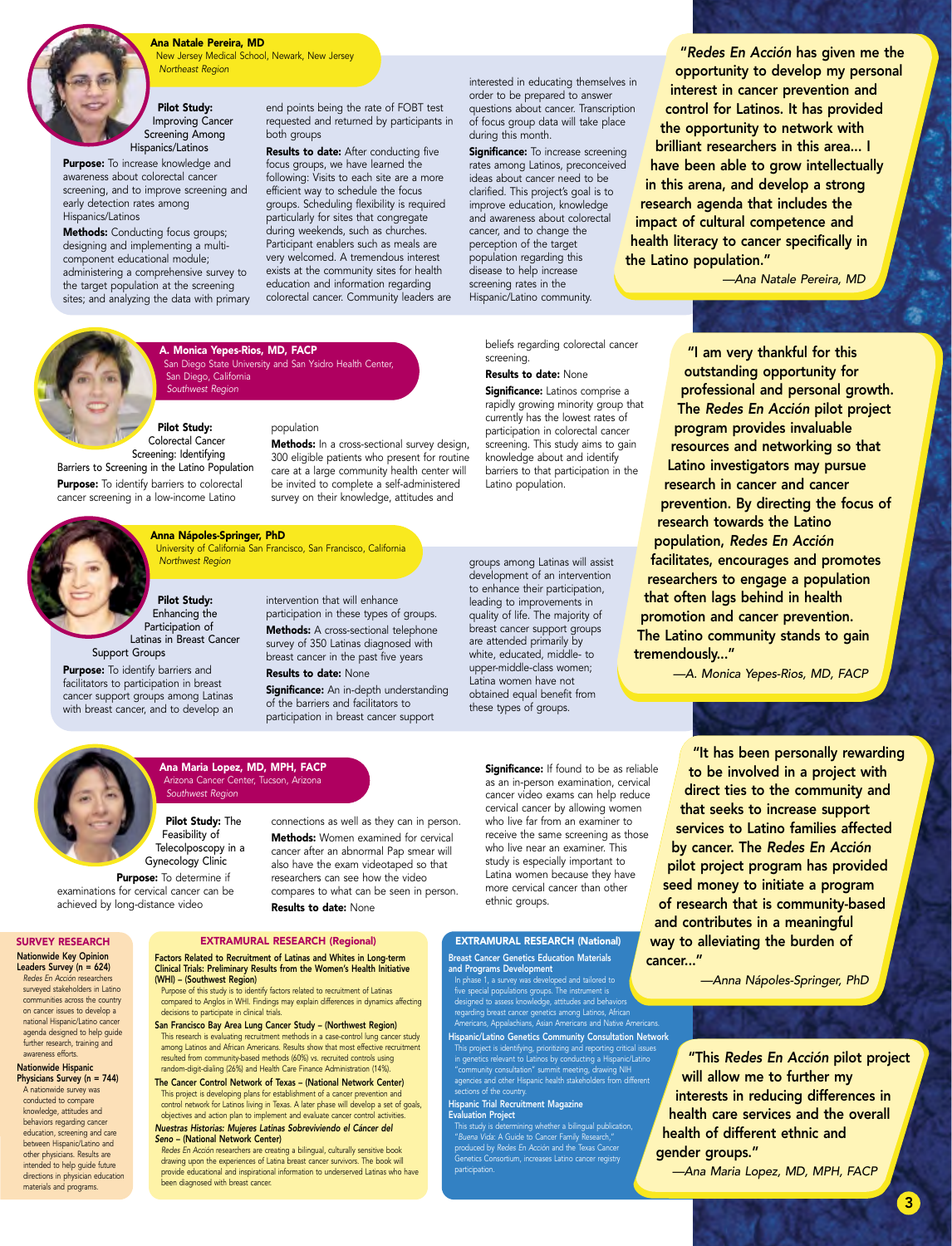# 'artners in The Network<br>'artners in Collaboratior

# Regional Resource Database

1,533 Partners:

- 387 academic institutions
- 142 cancer centers
- 942 community-based organizations
- 62 other

## Funding Collaborators

- Susan G. Komen Breast Cancer Foundation
- Latino Council on Alcohol and Tobacco
- National Institute of General Medical Sciences
- National Human Genome Research Institute
- NCI Specialized Programs of Research Excellence
- NCI Cancer Genetics Network
- NCI Special Populations Networks
- Women's Health Initiative
- M. D. Anderson Cancer Center
- San Antonio Cancer Institute

# Collaborators Funded by *Redes En Acción*

- Cancer Information Service
- University of California, San Francisco
- San Diego State University
- Sylvester Cancer Center, University of Miami
- University of Illinois, Chicago
- Brooklyn Hospital Center, New York
- University of Texas Health Science Center, San Antonio
- National Hispanic Medical Association
- University of South Carolina
- University of Alabama, Birmingham
- New Jersey Medical School
- City of Hope National Medical Center

"*Redes En Acción* has given Latino investigators the opportunity to develop research proposals that could translate into effective practice to improve cancer awareness, diminish barriers, and advance cancer prevention in our community...*Redes En Acción* has built a strong infrastructure across the nation to provide strong statistical data in line with the changing demographics and subgroups of the Latino population, and this needs to be applauded."

> *—Ana Natale Pereira, MD* Cancer Researcher New Jersey Medical School, Newark, New Jersey

edes En Acción: The National Hispanic/Latino Cancer<br>Network is bringing together grassroots leaders, loca<br>community based erapizations, researchers, public health Network is bringing together grassroots leaders, local communities, federal agencies, academic institutions, community-based organizations, researchers, public health professionals and others to collaborate in stimulating cancer control research, training and awareness.

> *More than \$6 million awarded in 30 new research projects directed or subcontracted through* Redes En Acción *affiliations*

**SOUTHWEST RNC**

*9 new pilot research projects awarded to Latino researchers*



**NORTHWEST RNC**

**Regional Network Centers and the areas they cover**



**NATIONA CENTER** 

**NO** 



**Regional Network Centers with CIS contracts**



"In South Texas, *Redes En Acción* has made an impact, increasing cancer treatment awareness. Within traditional Hispanic communities, when someone was diagnosed with cancer, they felt it was a death sentence. Hispanic communities have been injected with a sense of hope that cancer is a treatable disease. *Es más* (in addition), there are now new

state-of-the-art treatments available to our community via clinical trials that enhance our hope of a cancer cure in the future."

*—Martha A. Medrano, MD, MPH*

Co-Principal Investigator, Redes South Central Region Assistant Dean of CME, Director, Hispanic Center of Excellence, University of Texas Health Science Center at San Antonio *San Antonio, Texas*

"Through the Regional Network Centers, *Redes En Acción* meets all of the community-based public health research principles to enhance knowledge and promote change in ways that benefit the community, public health agencies and educational institutions." *—Haydee Encarnación-García, PhD, MPH* Training Recipient Indiana University, Bloomington, Indiana



"*Redes En Acción* is working to bring a powerful united Latino voice across the nation. Additional the *Redes En Acción* program is helping to attra Latinos to higher education in the science fields and to clinical trials."

> *—Maria Castillo-Couch, MPA* Regional Community Advisory Committee Member Senior Management Analyst, City of Las Vegas Vice President of Latinos Together Against Disease *Las Vegas, Nevada*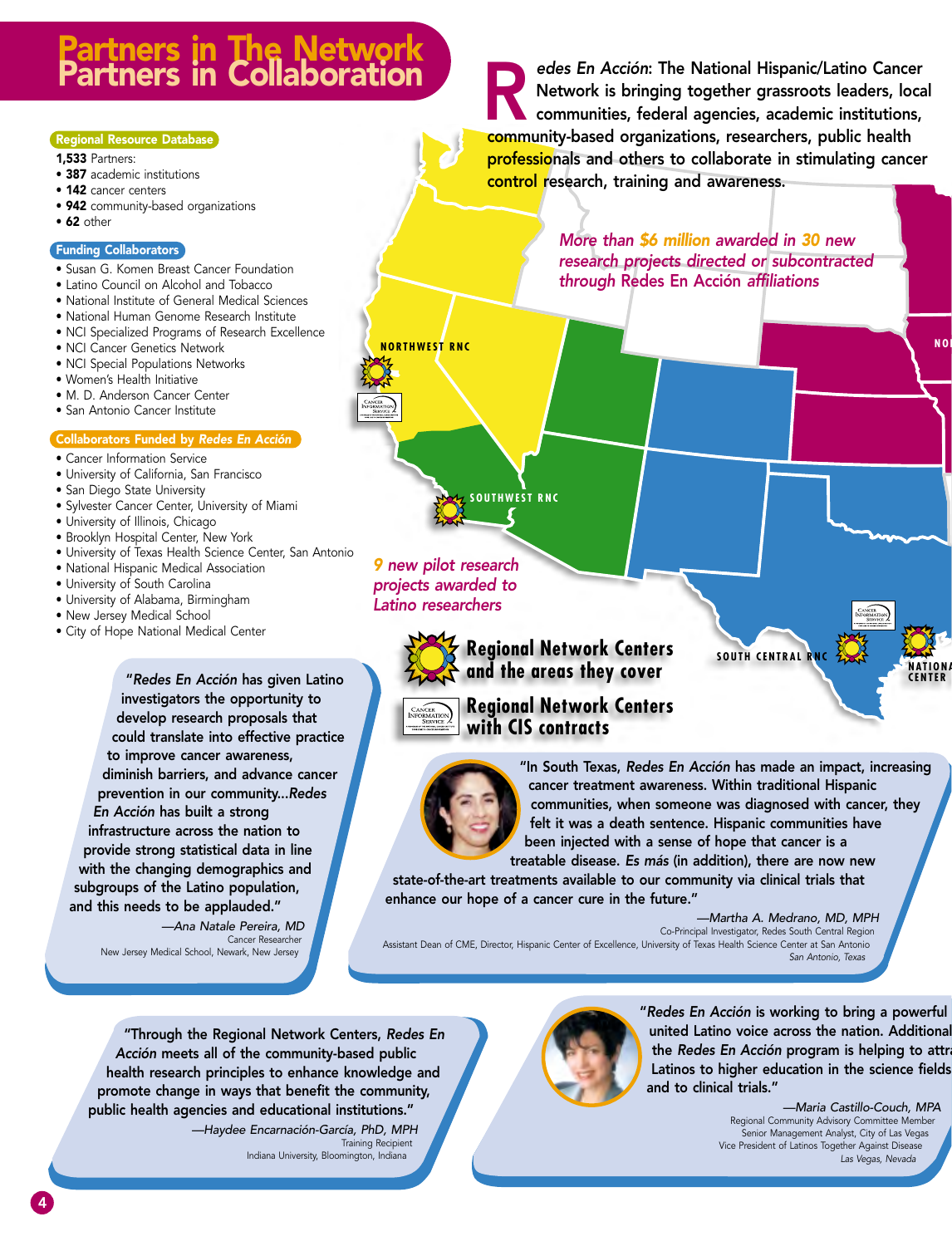Through network activities involving more than 1,500 nationwide partners, *Redes En Acción* is establishing training and research opportunities for Latino students and researchers, generating research projects on key cancer issues impacting Latinos and supporting a broad array of cancer awareness activities.

**NORTHEAST RNC**

**NATIONAL HISPANIC MEDICAL ASSOCIATION (WASHINGTON DC)**

**SOUTHEAST RNC**



At the 3rd Annual *Redes En Acción* National Steering Committee Meeting, August 22, 2002

"...*Redes En Acción* stands out as an organization engaged with the community through education and outreach. What you do is very important – not only here today – but throughout the nation."

> *—Ciro D. Rodriguez* United States Congressman

"How many other Latino- and cancerspecific opportunities are there for research and training for young scientists? Not many. This is why *Redes En Acción* is so invaluable to the Latino community."

*—Alejandro Garcia Baña, MPH* Training Recipient University of Miami School of Medicine, Department of Epidemiology and Public Health, Miami, Florida



"*Redes En Acción* makes an effort to seek out worthy research projects...that will have a positive research impact in the community. It has been valuable for me to see the breadth and depth of experience available to the CIS program

by associating with *Redes En Acción*."

*—Doug Wagner, MSW* Cancer Information Service, Program Director *CIS of the Mid-South, Lexington, Kentucky*

More than *80* young Latino students and researchers trained through internship, pre/post-doctoral and junior faculty positions

**PUERTO RICO**

**AL NETWORK (HOUSTON)**

and lly, act

**RTH CENTRAL RNC**

**VIRGIN ISLANDS**

> "The *Redes En Acción* national and regional networks have helped to bring attention to common issues/concerns of Latino researchers who seek to conduct research that benefits Latino communities." *—Deborah Parra-Medina, PhD*

Cancer Researcher Arnold School of Public Health University of South Carolina, Columbia, South Carolina



"*Redes En Acción* has solidified a base for research that involves communities and has become a critical and trusted mechanism for the delivery of accurate and up-to-date research in culturally appropriate ways to our various community groups. The needs are great, the challenges are many, and *Redes En Acción* has found a way of inspiring faculty and students, researchers and community leaders to engage in cancer control in significant ways. It has been instrumental in enhancing and strengthening a culturally competent cancer control research infrastructure,

building capacity among Latino researchers and service providers and creating awareness and conditions for behavioral changes among individuals, families and community groups in the various segments of the Latino population nationwide." *—Lourdes Baezconde-Garbanati, PhD, MPH*

Director, Hispanic/Latino Tobacco Education Network; Director, Southern California Partnership Program Office of the CIS; Assistant Professor in Preventive Medicine, USC Keck School of Medicine, USC Institute for Health Promotion and Disease Prevention Research and Norris Comprehensive Cancer Center, University of Southern California, Alhambra, California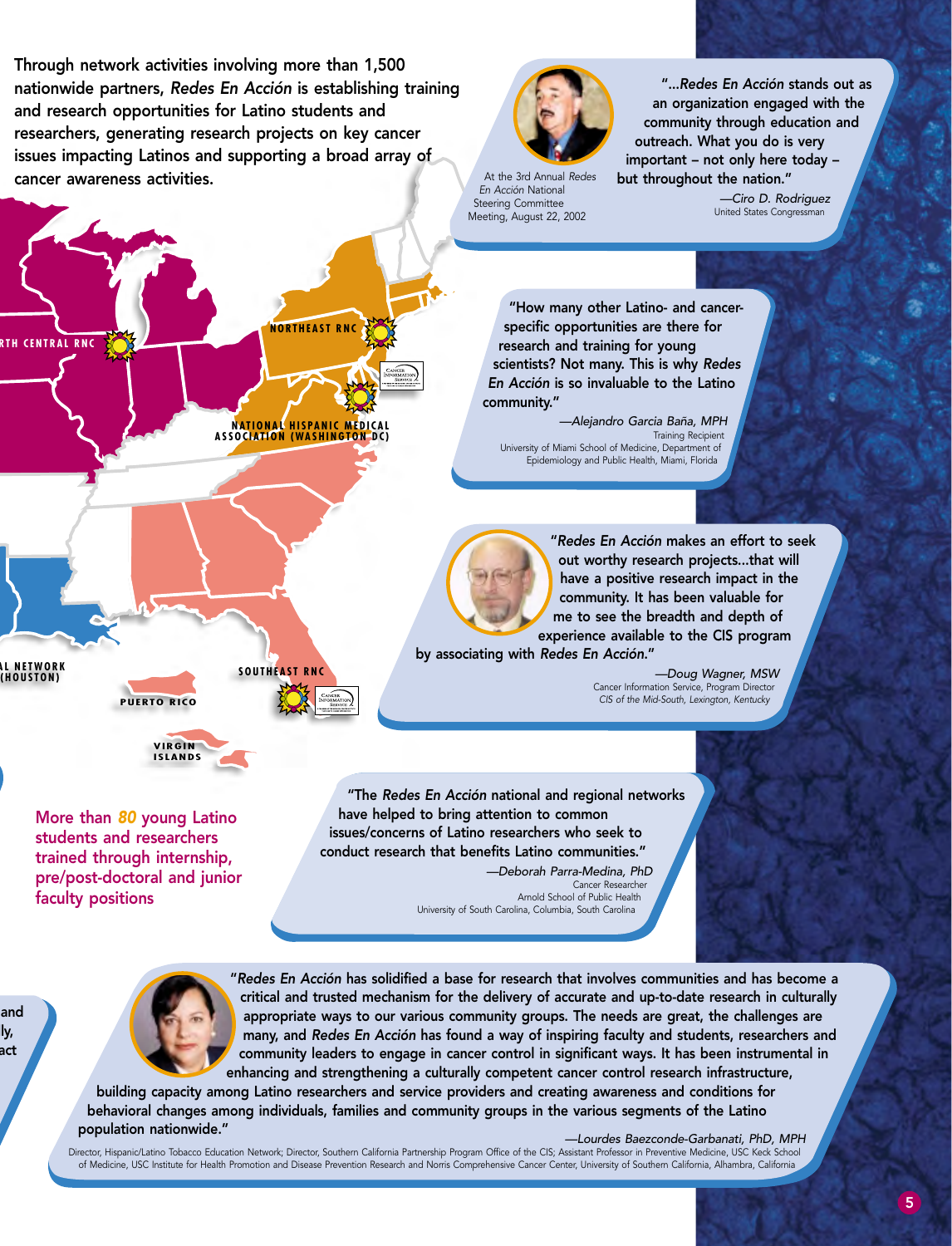# rtners in Training<br>rtners in the Fut



# Alejandro Garcia Baña, MPH

Pre-Doctoral, University of Miami School of Medicine, Department of Epidemiology and Public Health, Miami, Florida *Southeast Region*

Training Experience: After conducting literature searches, I assembled a bibliography regarding the

incidence of cancer in Hispanic populations. Using this, along with statistics from the Florida Cancer Data System, I developed research questions and compared standardized incidence ratios for different sites between ethnic groups. I presented my results and conclusions at the *Redes En Acción* regional meeting at the end of last summer.

"Being Hispanic and interested in cancer research, I cannot think of a better learning environment than having worked with *Redes En Acción* at the Sylvester Cancer Research Center in Miami. The training program gave me access to people and data that hold invaluable interest and opportunity for me. I hope to continue in this line of research and hopefully address the issues our community faces with respect to tobacco and cancer."

*—Alejandro Garcia Baña, MPH*



Veronica Gutierrez, BS Intern, San Diego State University Starting Master's in Public Health, fall 2003

**Training Experience:** As a research assistant for Project Sol: Smoking

> **Training** Experience: My training has mainly

Joaquin Barnoya, MD, MPH

Francisco, California *Northwest Region*

Post-Doctoral, University of California, San

Cessations in Latinos Using Pharmacotherapy, I helped create and translate a curriculum for the program that combined the use of nicotine

focused on epidemiological methods and model design skills. I am in the process of writing a paper analyzing the

replacement therapy and the community health advisor (CHA) model. I was also involved in a variety of community projects, including assisting with CHA training.

prevalence of smoking and obesity among Latinos by their acculturation level.

*Southwest Region* "Interning at *Redes En Acción* has greatly impacted my life on a personal and academic level...I was given the opportunity to develop an understanding of the needs of the Latino community. If I had not had the experience of interning at *Redes En Acción*, graduate school would not be in my future plans. Most important of all, this experience greatly impacted my passion for reaching out to the Latino community and making a positive difference."

*—Veronica Gutierrez, BS*



Haydee Encarnación-García, PhD, MPH hior Faculty, Indiana University, Bloomington, Indiana *North Central Region*

**Training** Experience: My interest in the issue of Latinas and cancer,

particularly the use of the *promotoras* intervention model to promote breast and cervical cancer awareness and screening behavior, was sparked by my activities at the Midwest Latino Health Research, Training, and

Policy Center, under the mentorship of Dr. Aida Giachello (*Redes En Acción* Co-Principal Investigator, North Central Region) at the University of Illinois, Chicago Circle Campus. In 2002, I was awarded a *Redes En Acción* Research Fellowship and as a result I focused on the importance of cancer prevention and control issues affecting Latinos. My pilot project proposal received several

recommendations from the *Redes En Acción* evaluation committee, and those recommendations have been incorporated in a community-based program that will be implemented in Indiana this summer. Currently, I am collaborating with the *Redes En Acción* project coordinator for the North Central Regional Center in Chicago.

"...My research on the tobacco industry and Latin America has been widely distributed in that region thanks in part to the *Redes En Acción* network. Given that I have had the opportunity to present my research in the *Redes En Acción* seminars, other researchers have shown interest in doing research on the tobacco industry and Latinos in the United States and Latin America."

*—Joaquin Barnoya, MD, MPH*

"*Redes En Acción* has allowed me to develop program planning and research skills to establish collaborative projects for our Latino community. The initiative has given me the opportunity to have a Latino mentor and valuable support network as one of the most beneficial aspects of this training program. I am grateful for this unique opportunity..."

> *—Haydee Encarnación-García, MS, MPH, PhD*

# 6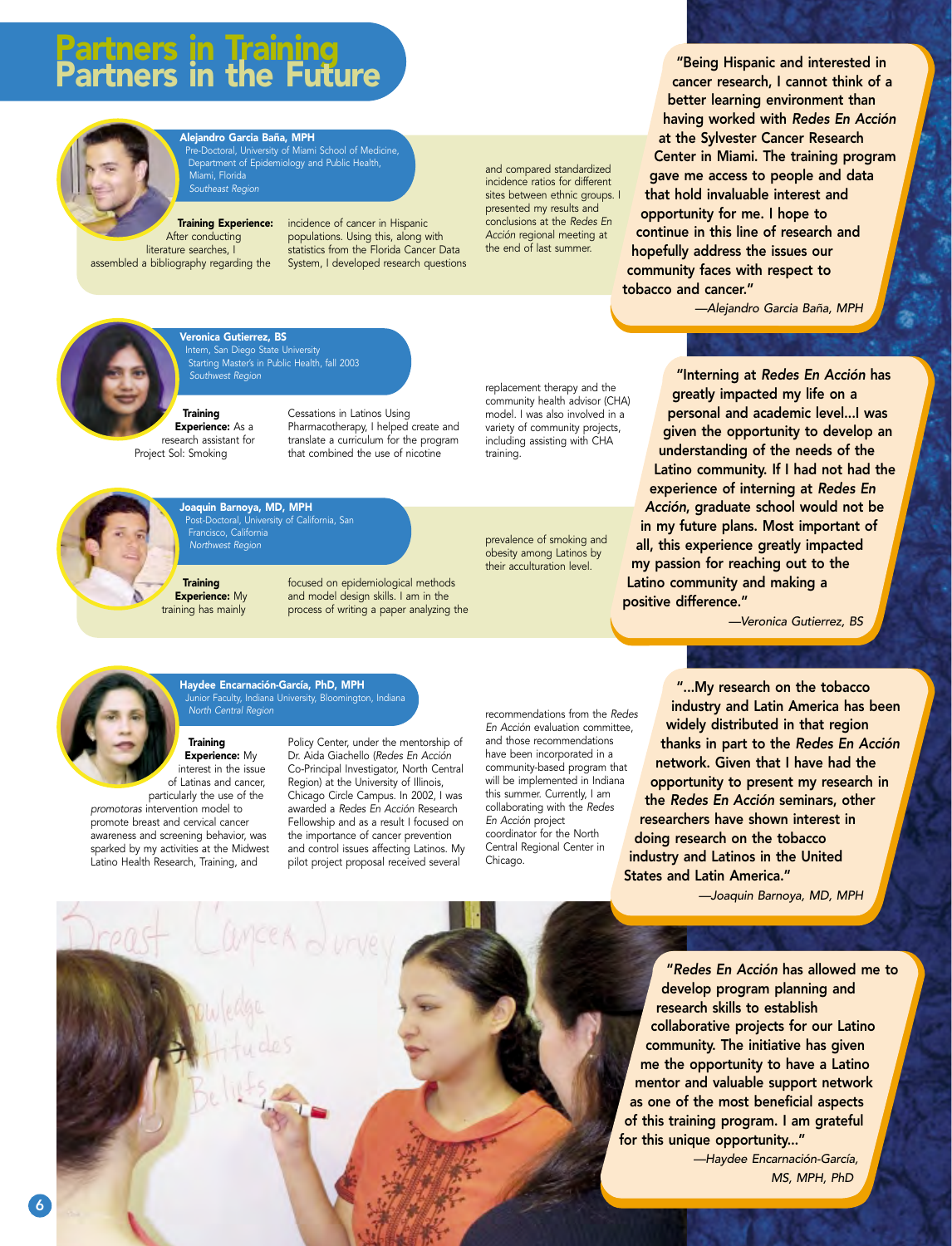

Teresa C. Juarbe, RN, PhD unior Faculty, School of Nursing, University of Californ San Francisco, California *Northwest Region*

### **Training** Experience: I am currently a *Redes En*

*Acción* Fellow working under the leadership of Dr. Celia Kaplan and Dr. Eliseo J. Pérez-Stable, *Redes* Co-Principal Investigator for the Northwest Region. The aim of this fellowship is to conduct analysis and

submit two manuscripts for publication from "Managed Care, Cancer Screening and the Underserved: The Pathfinders Project." I have received statistical analysis guidance to submit two abstracts for presentation at a national conference and two papers for publication. I am conducting

analysis on breast cancer risk factors history among African American, Chinese, Latina and White women with an abnormal mammogram index. The next step is to complete analysis on the SF-12 physical and mental health measure comparisons among these ethnic groups diagnosed with an abnormal mammogram.

"This fellowship has allowed me to secure the time needed to enhance my development and training in breast cancer research on ethnic women. With the mentorship and resources provided through *Redes En Acción*, I have been able to focus on the analysis and dissemination of findings from this study. I am extremely excited with the analytical and statistical training I am currently receiving."

*—Teresa C. Juarbe, RN, PhD*



#### María Luisa Zúñiga, PhD

Junior Faculty, Department of Pediatrics, University of California, San Diego School of Medicine, San Diego, California *Southwest Region*

#### **Training Experience: Through**

a minority supplement with *Redes En Acción* Southwest Regional Network Center at

San Diego State University, I have had an opportunity to explore further aspects of culture in Pap test screening behavior with Latino Spanish-languagedominant participants. Four focus

groups were planned as part of this exploratory study and, to date, two have been conducted. I presented preliminary findings at the *Redes En Acción* meeting of the Regional Community Advisory Committee.



Sandra San Miguel de Majors, MS Pre-Doctoral, Chronic Disease Prevention & Control Research Center, Baylor College of Medicine, San Antonio, Texas *South Central Region*

### **Training** Experience: My training experience as

reases 50-100 percent

a research associate for *Redes En Acción* National Network Center can be described as very diverse and enriching. I have had the opportunity to write protocols, and to be responsible for project coordination, evaluation and reporting. I have also assisted in developing and administering a breast cancer genetics survey.

Moreover, I have conducted focus group sessions with middle-school children for a smoking cessation project. I've also had the opportunity to contribute to the development of publications by working on literature reviews. I've been able to develop and deliver presentations on clinical trials, breast cancer and other related subjects at professional meetings. My bilingual skills have been instrumental for translating study-related documents and communicating with

the Latino community and the local media. Through a new book project called *Nuestras Historias*, I'm learning how to develop culturally sensitive educational materials for Hispanic breast cancer survivors. My research experience in the areas of Latino health, psychosocial studies, breast cancer genetics, clinical trials and community research has enabled me to be an active participant in various professional health committees at a local and national level.

"The *Redes En Acción* training program has allowed me the opportunity to meet with and learn from other Latino researchers working in cancer prevention. Our most recent Southwest Regional meeting provided an opportunity not only to present but also to obtain feedback from other Latino researchers. Engaging in discourse with and receiving the support of research colleagues has been a very valuable experience."

*—María Luisa Zúñiga, PhD*

"My association with *Redes En Acción* has provided exposure to Latino cancer issues on many different levels. I have no doubt that I will draw upon and benefit from the various facets of this training experience throughout my future career."

*—Sandra San Miguel de Majors, MS*



7